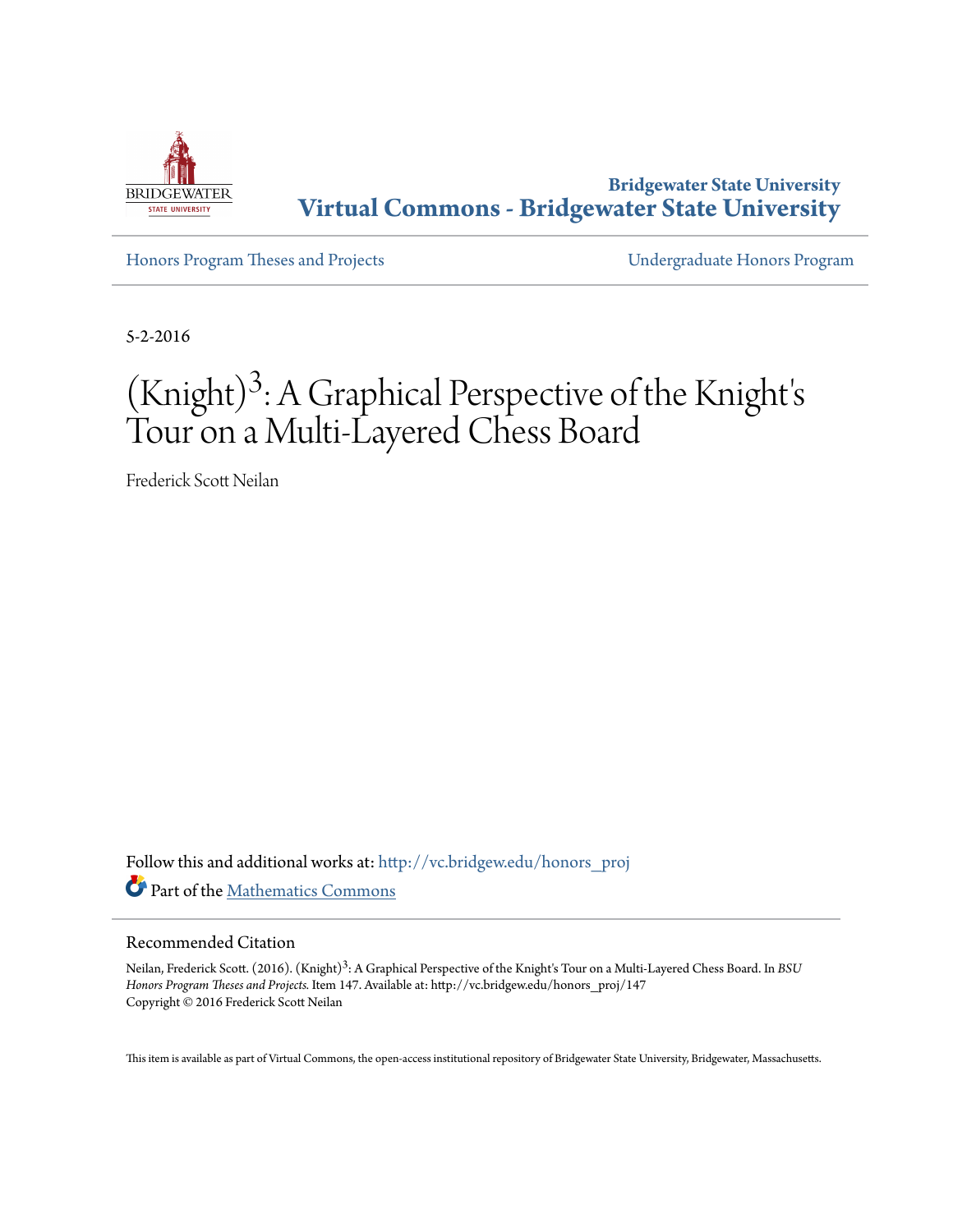# (Knight)<sup>3</sup>: A Graphical Perspective of the Knight's Tour on a Multi-Layered Chess Board

Frederick Scott Neilan

Submitted in Partial Completion of the Requirements for Commonwealth Honors in Mathematics

Bridgewater State University

May 2, 2016

\_\_\_\_\_\_\_\_\_\_\_\_\_\_\_\_\_\_\_\_\_\_\_\_\_\_\_\_\_\_\_\_\_\_\_ \_\_\_\_\_\_\_\_\_\_

\_\_\_\_\_\_\_\_\_\_\_\_\_\_\_\_\_\_\_\_\_\_\_\_\_\_\_\_\_\_\_\_\_\_\_ \_\_\_\_\_\_\_\_\_\_

\_\_\_\_\_\_\_\_\_\_\_\_\_\_\_\_\_\_\_\_\_\_\_\_\_\_\_\_\_\_\_\_\_\_\_ \_\_\_\_\_\_\_\_\_\_

Dr. Shannon Lockard, Thesis Director Date

Dr. Heidi Burgiel, Committee Member Date

Dr. Ward Heilman, Committee Member Date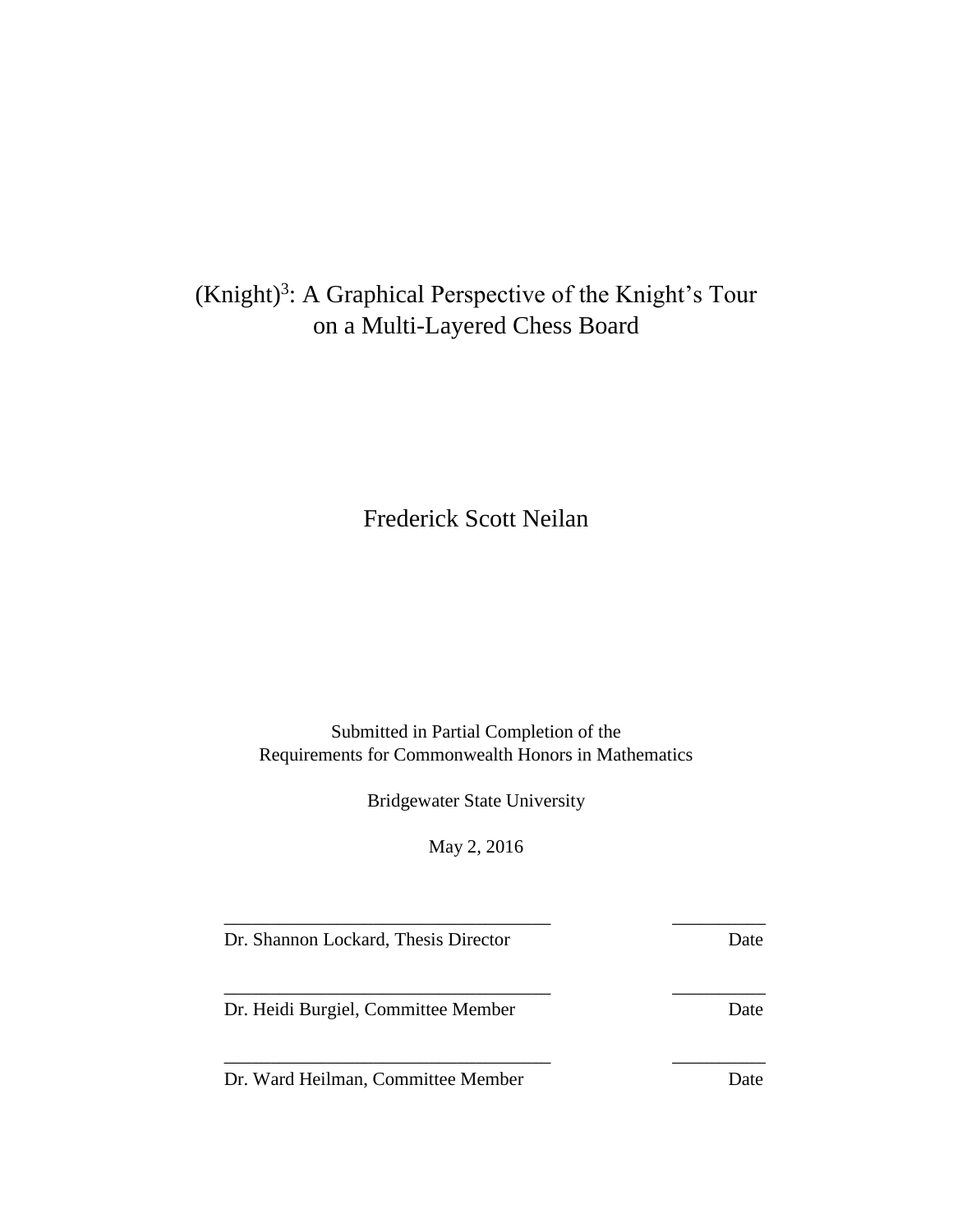#### Abstract

The Knight's Tour is an interesting question related to the game of chess. In chess, the Knight must move two squares in one direction (forward, backward, left, right) followed by one square in a perpendicular direction. The question of the Knight's Tour follows: Does there exist a tour for the Knight that encompasses every single square on the chess board without revisiting any squares? The existence of Knight's Tours has been proven for the standard 8x8 chess board. Furthermore, the Knight's Tour can also exist on boards with different sizes and shapes. There has been a lot of research into tours on two-dimensional boards.

In this project, we explore the question of the Knight's Tour on multi-layered chess boards. In other words, would it still be possible for a Knight's Tour to exist on a chess board if there was a third dimension of movement that the Knight could take? This thesis will look at the Knight's Tour on a two-dimensional board, both standard and rectangular, and will then examine the existence of Knight's Tours on a multi-layered chess board. Finally, the Knight's Tour will also be explored on a three dimensional cube on which the Knight can only move on the face of the cube. Throughout the thesis, we will use concepts of Graph Theory to explore tours on the different types of boards.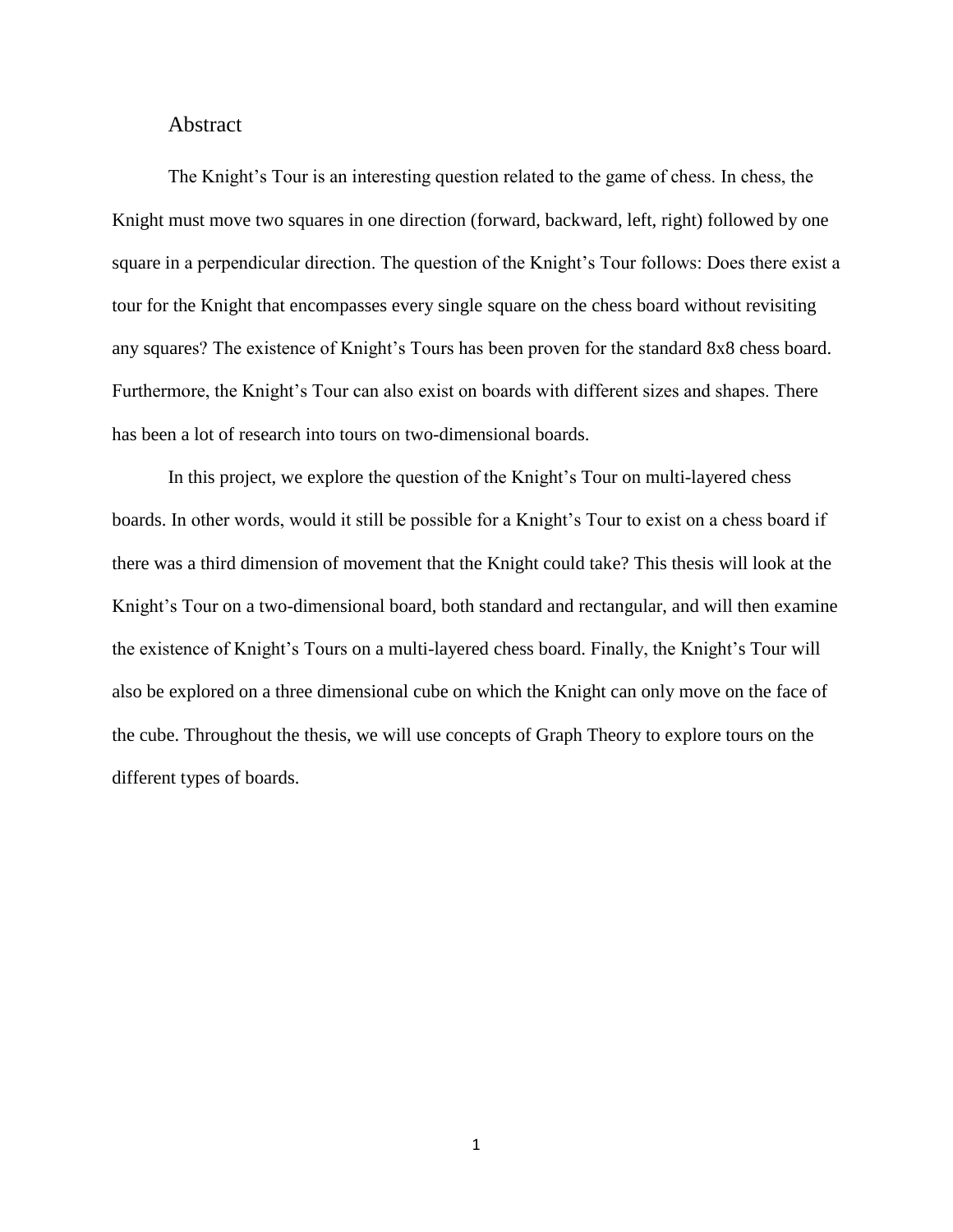# 1. Introduction

In the game of chess, two players have a set of pieces to move around an 8 x 8 grid of squares. Each piece in the game has its own unique movement that it can take in a turn. For example, the Bishop piece can move any number of squares in a diagonal direction. The Queen is able to move any number of squares in any one direction, while the King is restricted to moving to a single step in a given direction.

There are several different mathematical problems related to the game of chess, usually involving individual types of chess pieces, rather than the entire set of pieces altogether. The non-attacking piece problem involves placing a number of one type of piece around a board of a given size. The trick: none of the pieces can be in a position to attack one another from their current positions. For example, in the non-attacking Kings problem, any King placed on the board would require a ring of empty squares surrounding it, as the King is able to move into these squares, where it could attack another King. The non-attacking Queens problem would result in Queens being placed in separate rows, columns, and diagonals from each other, due to the movement of the Queen. The goal of this problem is to determine the maximum number of a given piece that can be placed on a chess board so that none of the pieces can attack each other from their given location. Another interesting problem related to chess involves finding tours, in which a given piece is able to make a series of movements so that it is able to travel to every square on a chess board exactly once.

In many of these problems, the Knight is one of the more interesting pieces to use. When moving around the board, the Knight's movement can be described as a simple L shape. In terms of the chess board, the Knight moves two squares in one direction (left, right, forward, backward), followed by one square in a perpendicular direction. If the Knight is in a corner

2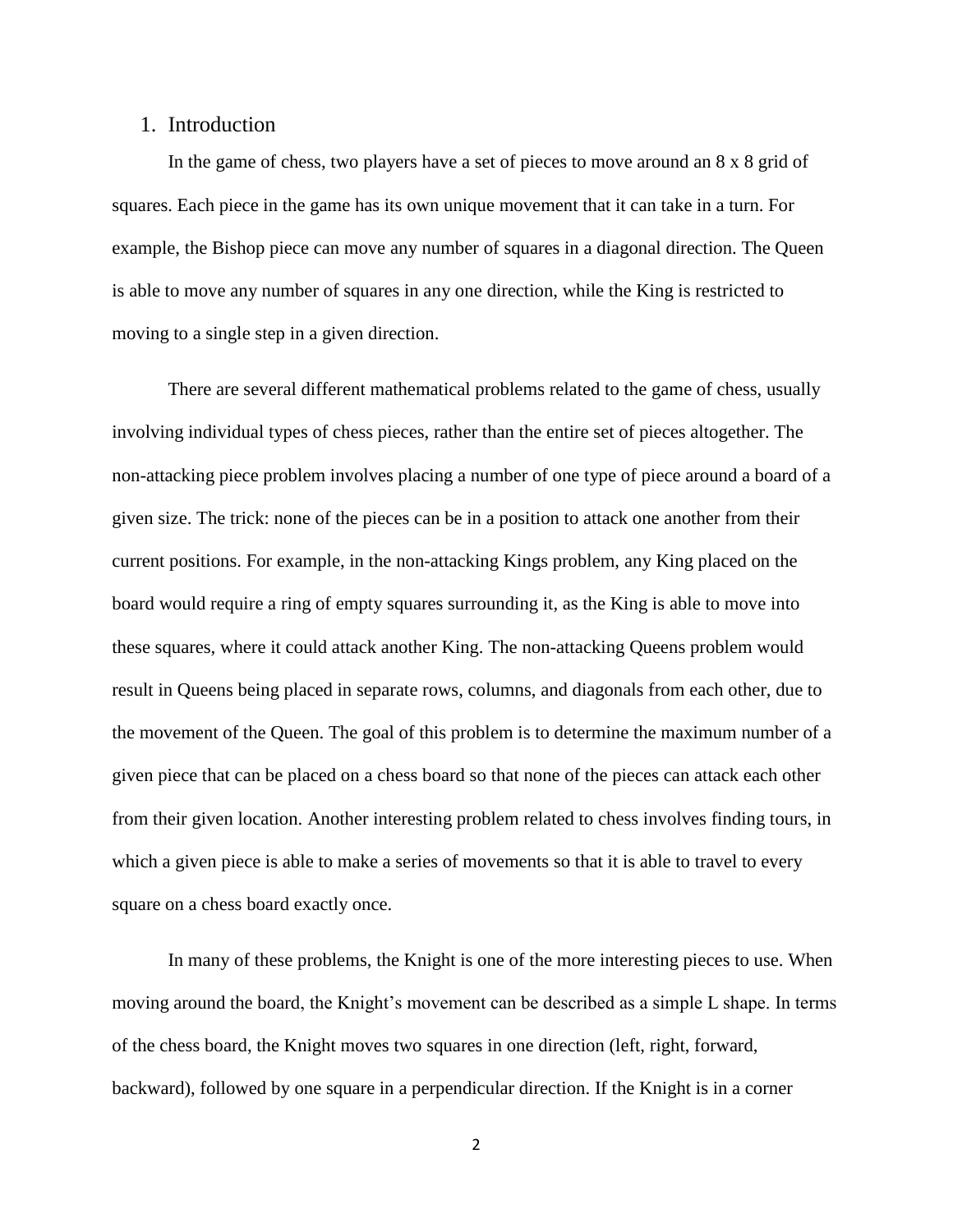square, there are only two possible moves for the Knight to make. When all surrounding squares are empty and open to movement, the Knight has up to 8 possible moves it can make from its current position. As such, on a completely open board with only a single Knight piece, there are anywhere from 2 to 8 possible moves that can be made. Figure 1 shows the possible movements for the Knight to make from a given square.

For this paper, I will be delving into the problem of the Knight's Tour. The question of the Knight's Tour is as follows: Does there exist a path of Knight's movements around the chess board

such that every square is visited exactly once? This type of path is known as a Knight's Tour.

Knight's Tours can start on any square of the chess board, since the path will encompass every

square of the board. Because of the unique movement of the Knight, a path is not easily identified.

These tours can fall into one of two categories: open and closed. As shown in Figure 2, the example on the left shows a closed tour. In this tour, a complete loop is made, meaning that the tour begins on one square and moves to every other square before coming back to the starting position. On the right of Figure 2 is an example of an open tour. For this type of tour, the Knight cannot make a single move from the ending position to get back to the starting position.



Figure 2: (left) A closed Knight's Tour, beginning and ending on the same square [13]. (right) An open Knight's Tour. Notice how the Knight cannot make a single move from the final square to the beginning square of the tour [6].



Figure 1: The Knight has up to 8 moves on an *m* x *n* chess board. The x's represent the possible moves that the Knight can make from its current position.





By Dan Thomasson, July 2, 2001 DTHOMASSON@carolina.rr.com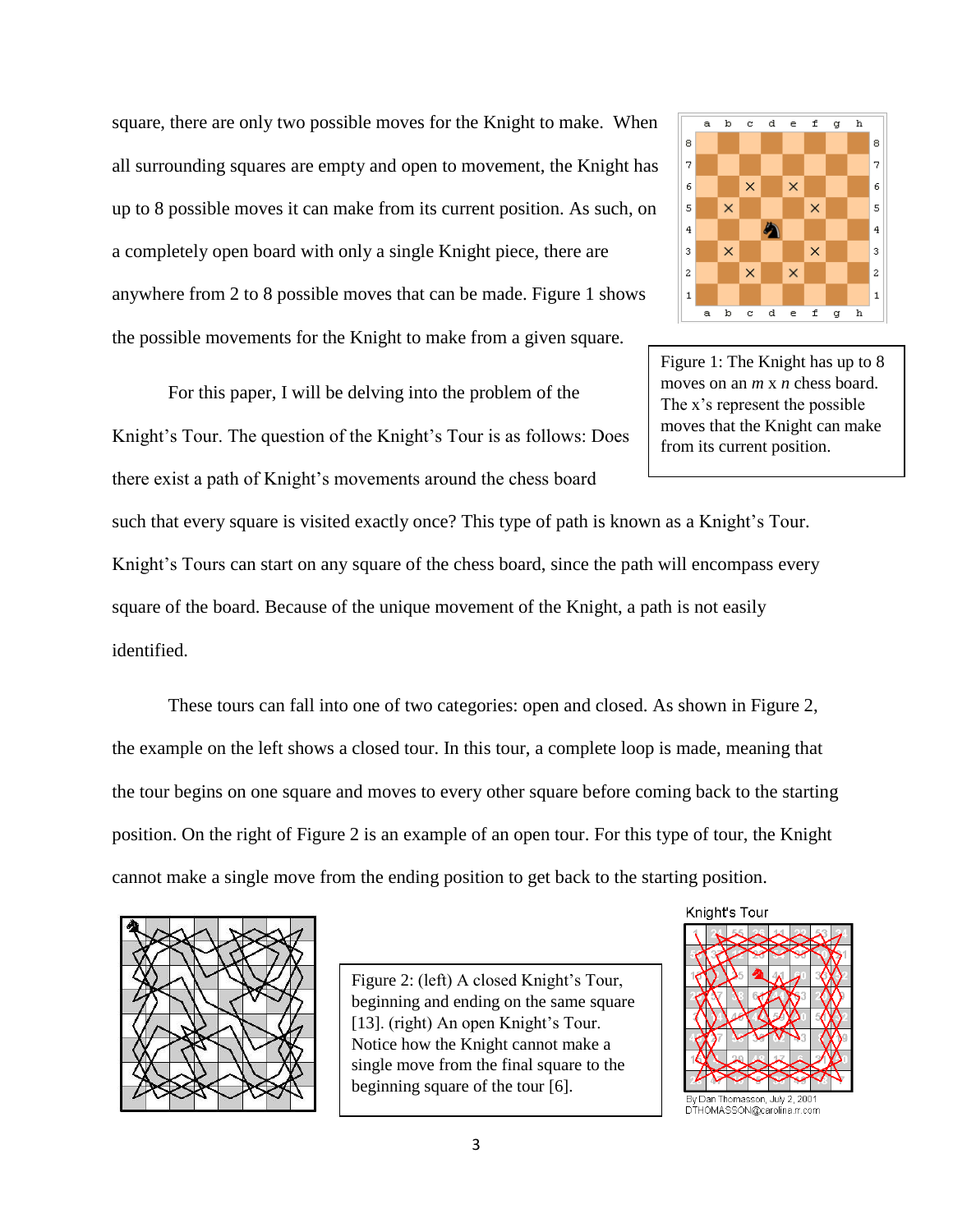# 2. History of Knight's Tour

The study of Knight's Tours can be traced back to several different points in history. One of the first Knight's tours on the two-dimensional 8x8 chess board was given by Abraham de Moivre in the early  $18<sup>th</sup>$  century [4]. The open tour was created by first making moves solely within the outer two rows of the chess board, moving inward only when necessary. By this method, the first 24 moves could be made on the outer edge of the board.

In 1759, Euler used a different technique to create a closed Knight's Tour on an 8x8 chess board from a special kind of open tour [4]. For this closed tour, four arbitrary squares on the chess board were missed. The open tour was created using the remaining 60 squares. In order to incorporate the missed squares into the tour, Euler reordered a portion of the tour. This reordering made it possible to make a move to a missed square, then move back into the rest of the tour. Through these numerous steps, Euler took the missing squares and integrated them into the tour, and was able to create a closed Knight's Tour in the process.

# 3. Graph Theory Concepts

To help explain the Knight's Tour, I will use several concepts from Graph Theory, and connect them to ideas and concepts from the Knight's Tour. In a general sense, a graph is a collection of nodes, or vertices, arranged in any way. The vertices in a graph are connected to one another through a set of edges. Graphs can be used to model different ideas and concepts, such as the movement of the Knight on the chess board.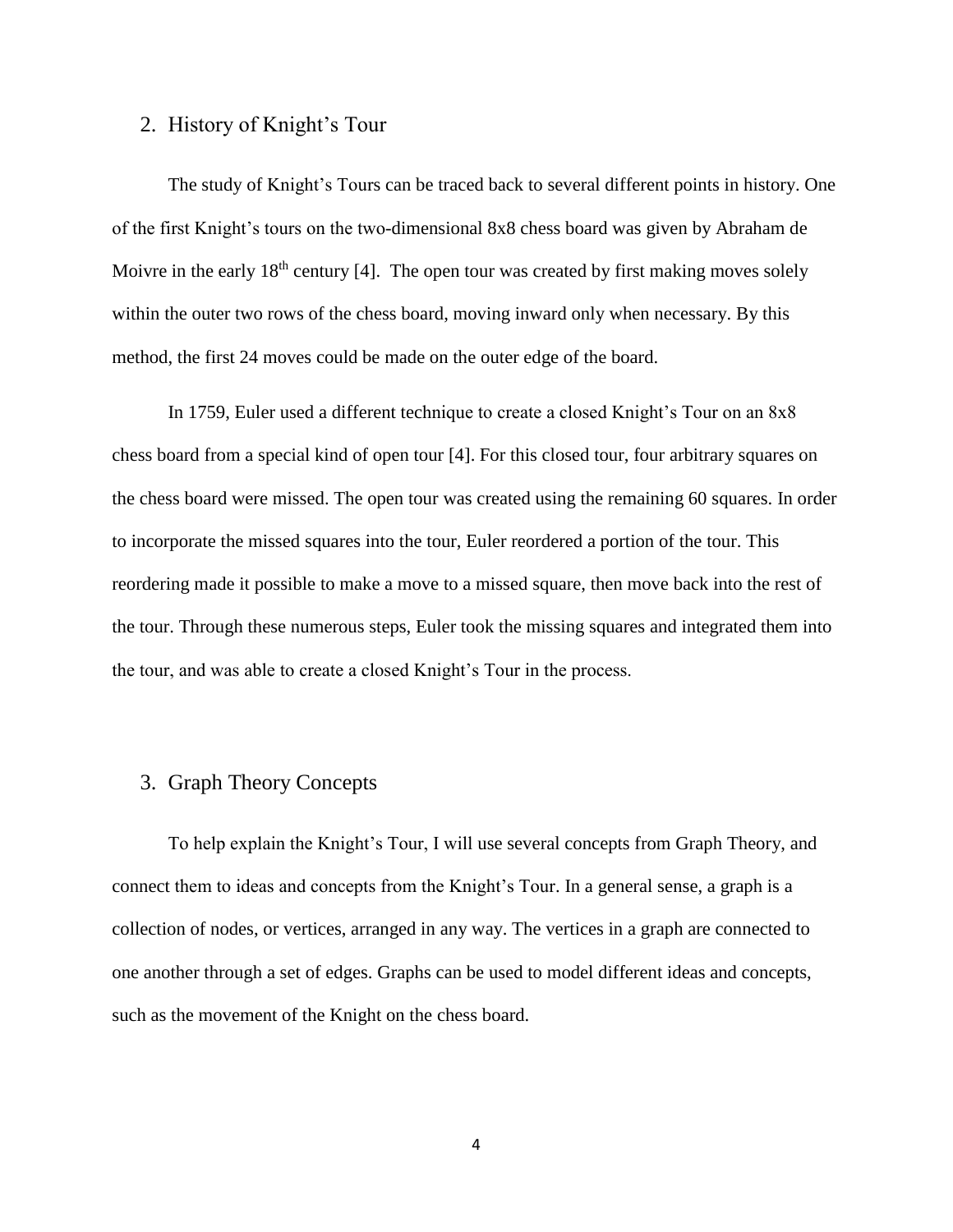Through the use of Graph Theory concepts, the Knight's Tour can be explained from a different perspective. The Knight's moves and the chess board can be modeled by a graph, with a set of vertices representing the squares of the chess board. Edges are placed between two different vertices if there exists a Knight's move between the corresponding squares of the chess board. In Figure 3, the 4 x 4 chess board is represented in both standard and graph form.



Figure 3: (left) A 4 x 4 chess board, with lines drawn between squares connected by a Knight's move [2]. (right) A graphical representation of the 4 x 4 chess board with Knight's moves.



For this thesis, we were interested in the paths on the chess board, along with the paths on the corresponding graph. A path in a graph is a set of movements over edges between connected vertices, where no edge is traversed twice. The path can begin and end on any two vertices of the graph. A special type of path is known as the Hamiltonian Path, where each vertex in the graph is included in the path exactly once. In a Hamiltonian Path, the beginning and ending vertex do not have to be the same. If, however, the Hamiltonian Path begins and ends on the same vertex, then it is an example of a Hamiltonian Cycle. Any graph that contains a Hamiltonian Cycle is called a Hamiltonian Graph.

The Knight's Tour on a chess board corresponds to a Hamiltonian Path or Hamiltonian Cycle on the graph. By completing a tour, the Knight is able to move to every single square on the chess board and thus an open Knight's Tour is an example of a Hamiltonian Path, as the beginning and ending square of the Knight's Tour is not the same. The closed Knight's Tour is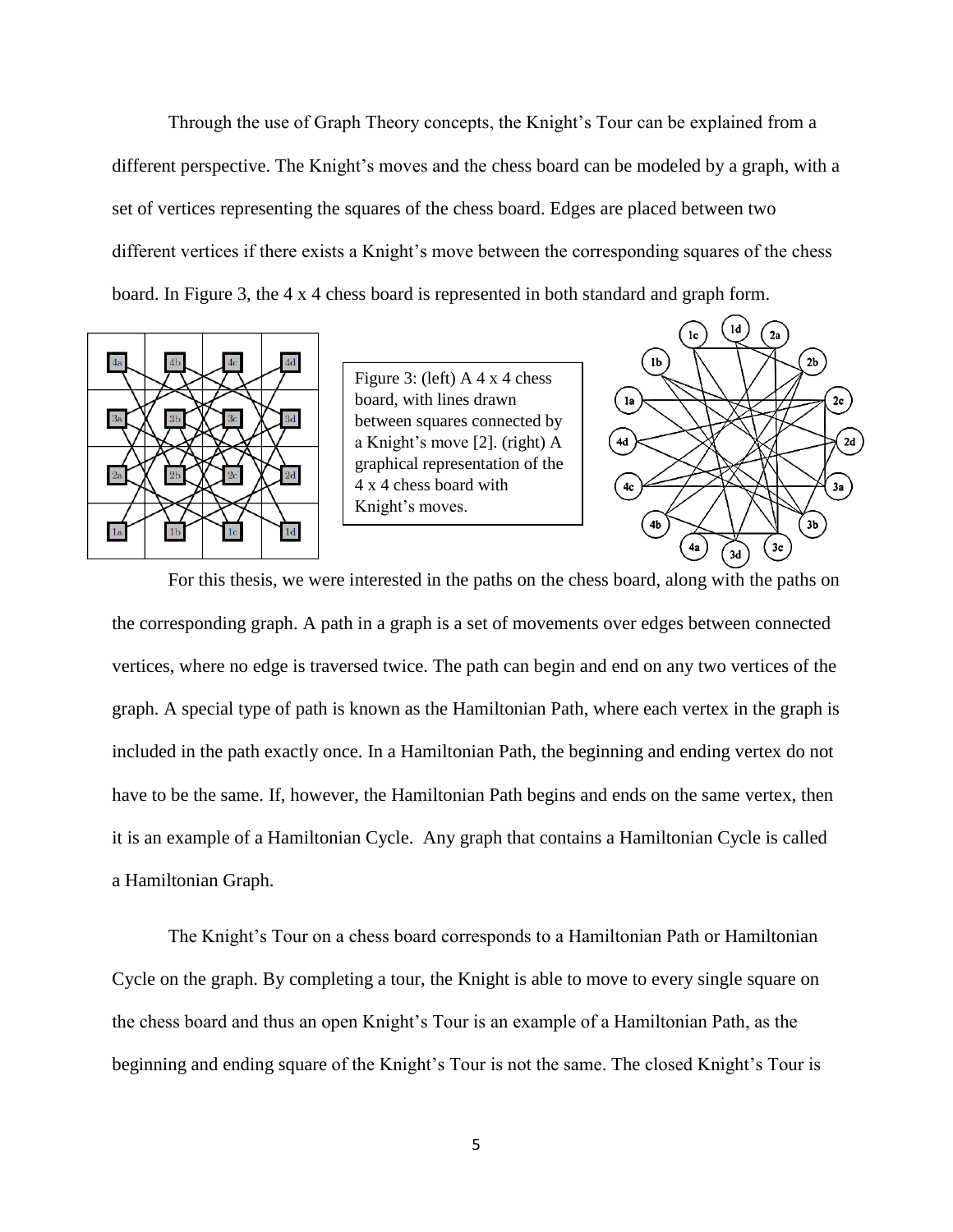an example of a Hamiltonian Cycle, where the beginning and ending square is the same, and the Knight's Tour creates a closed loop on the chess board.

#### 4. Altering the Chess Board

Earlier mathematicians studied Knight's Tours on the standard 8x8 chess board, but later mathematicians worked on studying non-standard chess boards. If the board were to be altered, say by stretching or shrinking the dimensions of the board, would there be an effect on the existence of Knight's Tours on these new boards? In certain cases, the Knight's Tour would still exist on an *m* x *n* board, where *m* and *n* may or may not be equal. This opens up many new possibilities for the Knight's Tour. However, under some conditions, there may be no possible tour on a given board. Figure 4 gives two different examples of rectangular chess boards: one for which a Knight's Tour exists, and the other for which it is impossible for a Knight's Tour to exist.



Figure 4: (left) A representation of a 3 x 3 rectangular chess board without a Knight's Tour, as the center square cannot be reached [5]. (right) A 5 x 6 chess board with a closed Knight's Tour [8].



Allen Schwenk gave conditions that can be used to determine the existence of a closed Knight's tour on an *m* x *n* board [1].

Theorem 1 (Schwenk [1]): Assume that  $1 \le m \le n$ , where  $m, n \in \mathbb{N}$ . Then there exists a closed Knight's tour on an *m* x *n* board unless one of these three conditions hold.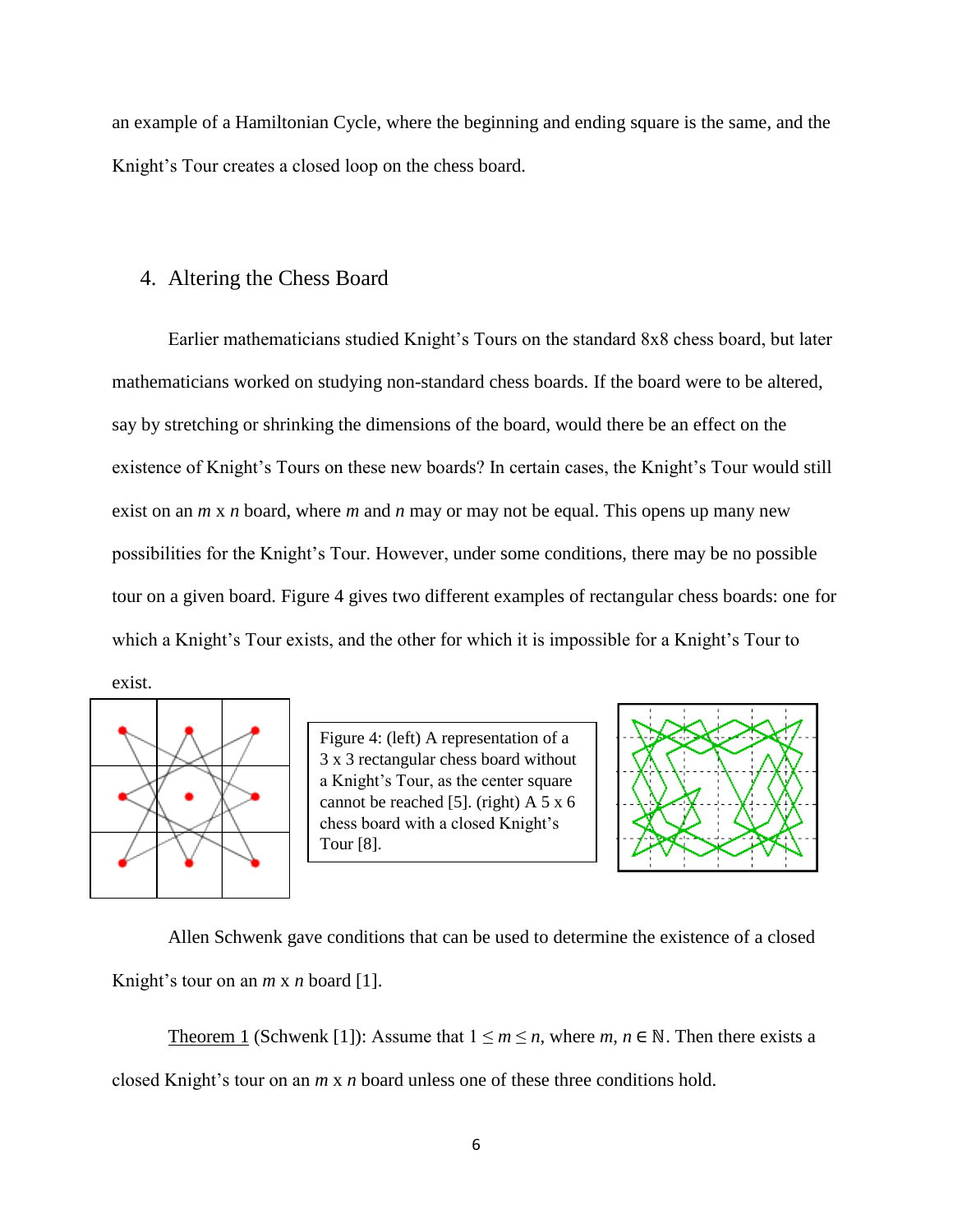- 1. *m* and *n* are both odd,
- 2. *m* ∈ {1,2,4},
- 3.  $m = 3$  and  $n \in \{4, 6, 8\}$

To explain why *m* and *n* cannot both be odd, we first prove a property of the graphs that represent the chess boards on which a closed tour exists. To show that a closed tour cannot exist on a board with an odd number of squares, we can show that the graph modeling the Knight's movement on a chess board is a bipartite graph, or a graph with two disjoint sets of vertices called partite sets, in which edges exist only between vertices in opposite partite sets This will show that there are no odd cycles, or cycles using an odd number of vertices. Once this is shown, we can then show that a closed Knight's Tour cannot exist on a chess board with an odd number of squares.

Proposition: Consider an *m* x *n* chess board for which a closed Knight's Tour exists. Then the graph representing the possible moves of the Knight on the chess board is bipartite.

Proof: We first define a labeling of the vertices of the graph, in particular, we label a vertex on the graph according to the location of the corresponding square on the chess board. Thus the vertex corresponding to the square in column a and row b of the chess board is labeled by the ordered pair (a, b), where  $1 \le a \le n$ , and  $1 \le b \le m$ , and (1, 1) represents the square in the upper left most corner of the *m* x *n* chess board. Note that two vertices labeled (a, b) and (c, d) are adjacent if the corresponding vertices are within a Knight's move of one another, that is if (a  $(-c, b-d) = (\pm 1, \pm 2)$  or  $(a-c, b-d) = (\pm 2, \pm 1)$ .

We partition the vertices into two sets  $X$  and  $Y$  of the chess board's squares based on the parity of the sum of the coordinates of the square. That is,  $(a, b) \in X$  if  $(a + b)$  is even and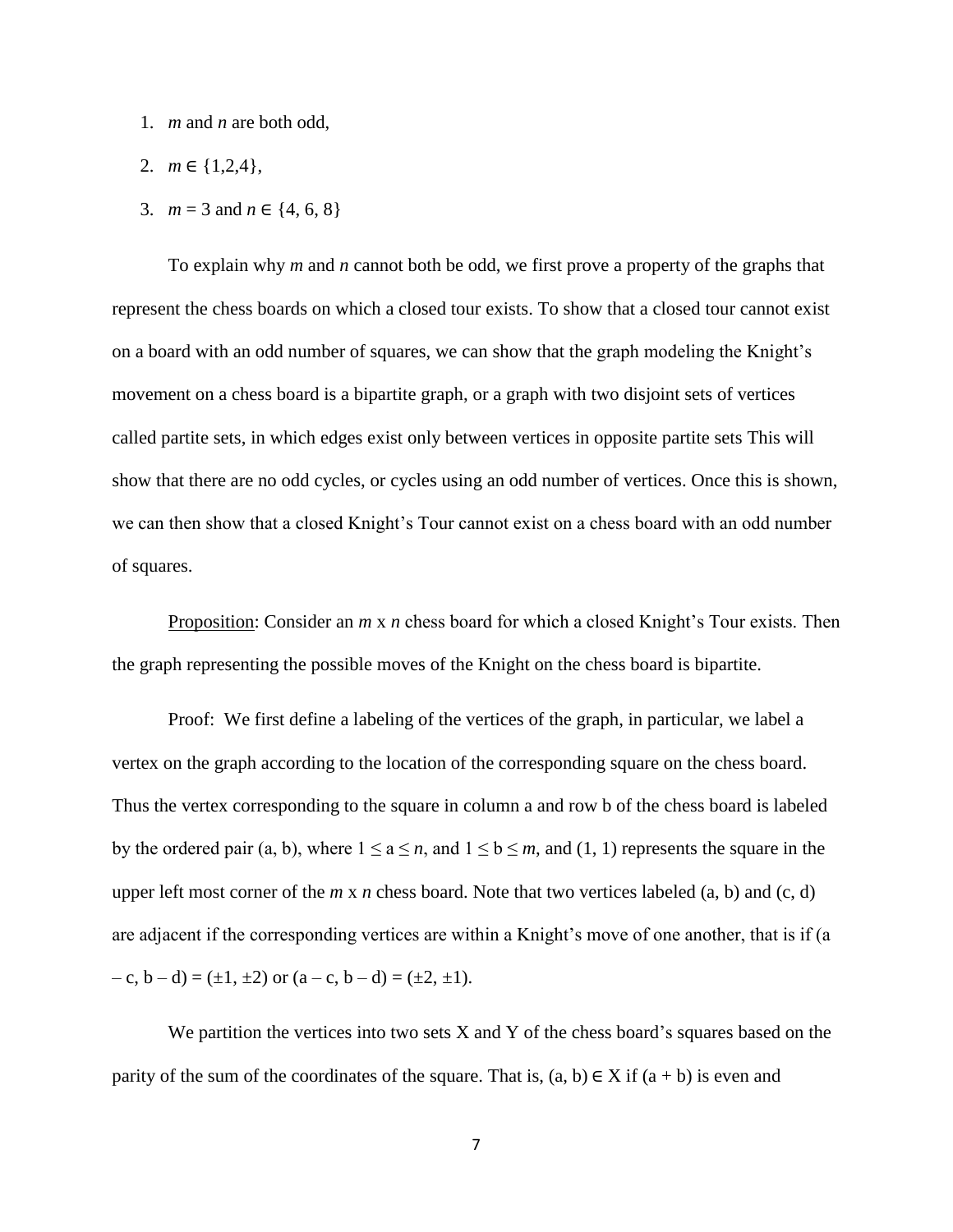$(a, b) \in Y$  if  $(a + b)$  is odd. Thus, two disjoint sets are created. Whenever a Knight makes a move, the net movement is three squares (two squares in one direction, followed by one square in a perpendicular direction), thus changing the parity of either a or b. In other words, the parity of the square is changed between moves, so the Knight can only move into a square with opposing parity. Thus, the graph is bipartite. ▄

It is known that bipartite graphs have no odd cycles. Since this graph is bipartite, then the graph of Knight's movements can only have a cycle with an even number of squares. If *m* and *n* are both odd, then there are an odd number of squares in the chess board, thus there will be an uneven distribution of squares between the two partite sets. In order to create a closed Knight's Tour, the final Knight's move would have to be made between two squares in the same partite set. However, in a bipartite graph, no edges can exist between two vertices of the same partite set. Thus, it is impossible to have a closed Knight's Tour on an *m* x *n* chess board where *m* and *n* are both odd. One thing of note is that it is completely possible to have an open Knight's Tour with an odd number of squares; however, a closed Knight's Tour is not possible on a chess board with an odd number of squares because it would represent an odd cycle in the graph.

Condition 2 says that any chess board with a dimension of 1, 2, or 4 cannot contain a closed Knight's Tour. Consider first the case when  $m = 1$ . If we have a single row of squares on the chess board, it is impossible to make a movement in a perpendicular direction. Thus, a Knight's Tour cannot exist on a 1 x *n* board. When  $m = 2$ , there are only two rows of squares, and the Knight would only be able to move between alternating columns of the board. There would be no possible move that would allow the Knight to move into any adjacent column. For  $m = 4$ , the proof is completed by Schwenk in [1].

8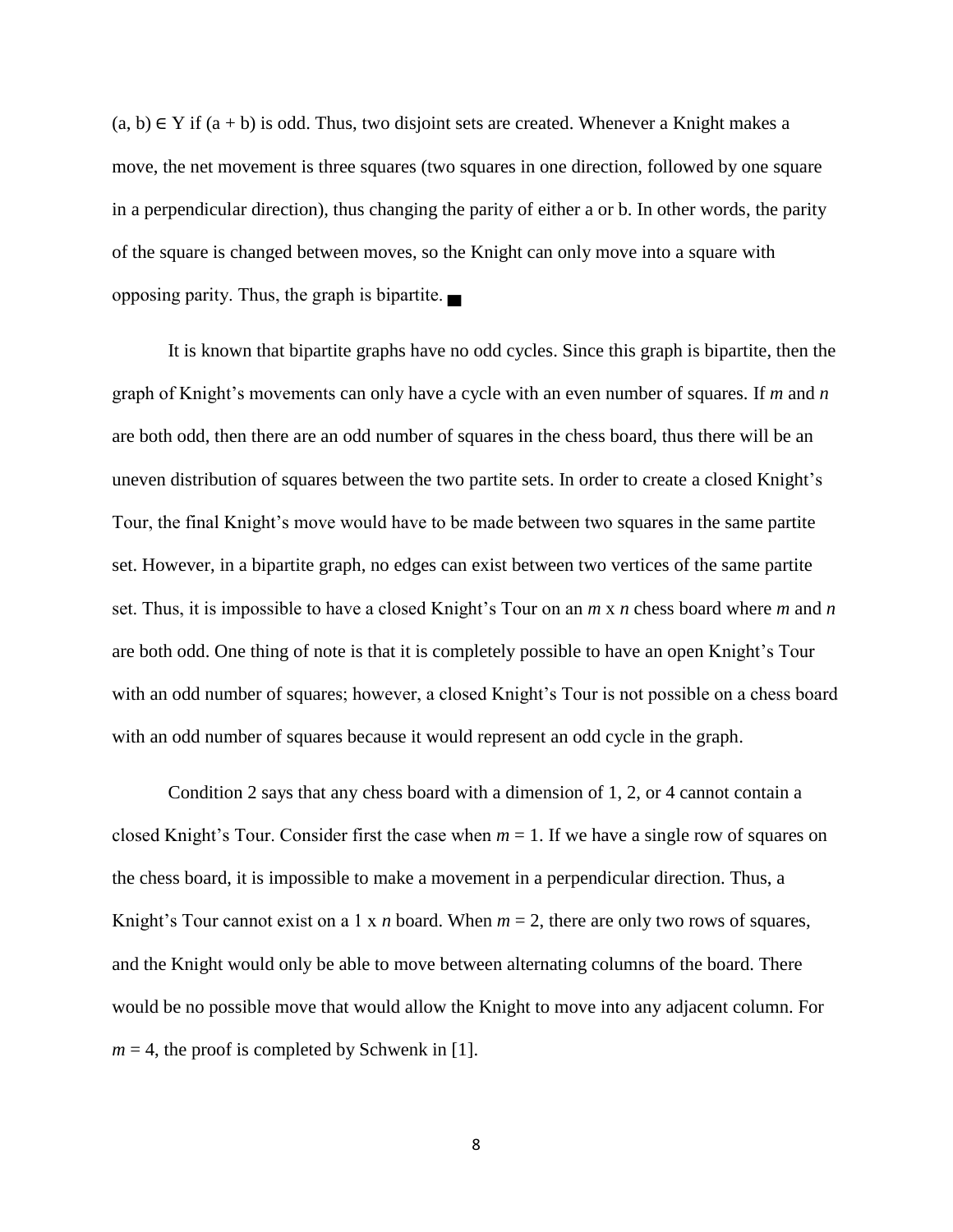The proof of Condition 3 is also given by Schwenk in [1]. Condition 3 states that *m* x *n*  chess boards are unable to have a closed Knight's Tour if  $m = 3$  and  $n \in \{4, 6, 8\}$ . The proof uses a Graph Theory theorem that any *k* vertices removed from a graph with a Hamiltonian Cycle leave the graph with at most *k* connected components. When the vertices are removed, any edges connected to the removed vertices are also removed. The connected components represent the squares of the chess board connected by Knight's moves. So, by removing *k* squares from the chess board, there can be at most *k* disjoint sets of squares connected by Knight's moves. In the cases where *n* is equal to 4, 6, or 8, it is possible to remove a certain number of squares from the board and create more disjoint sets of squares than the number of squares removed. Thus, a closed Knight's Tour cannot exist on these types of chess boards [1].

Other authors have considered both closed and non-closed Knight's Tours. Shun-Shii Lin and Chung-Liang Wei studied closed and open tours, as well as a new type of tour, known as the Corner-missed closed tour, where a closed Knight's Tour is made without any of the four corner squares [10]. Figure 5 summarizes the results of their research for *m* x *n* chess boards, where *m* and *n* represent the integers between 1 and 12 The notation in the chart represents the different types of Knight's Tours that can exist on the board. X represents a chess board where there is no possible

| E)             |   |                |               |                |              | 6             |               |              |                |             |   | 2 |
|----------------|---|----------------|---------------|----------------|--------------|---------------|---------------|--------------|----------------|-------------|---|---|
|                |   |                |               |                |              | Х             |               |              |                |             |   |   |
| $\overline{2}$ |   |                |               | X              | $\mathbf{x}$ | X             | X             | X            | X              |             |   |   |
| 3              | X | X              | X             |                | O X X        |               | $\circ$       | $\circ$      | E              | $\mathbf C$ | E | C |
| $\overline{4}$ |   | X              | $\Omega$      | χI             | $\Omega$     | O             | $\circ$       | $\circ$      | O              | $\circ$     | O | O |
| 5              | X |                | X             | $\Omega$       | E            | C             | E.            | $\mathbf{C}$ | E              | C.          | Е | Ċ |
| 6              |   | X <sub>1</sub> | X             |                | O C          | $\mathcal{C}$ | C             | C            | C              | C           | C | C |
| 7              |   |                | $\circ$       |                | O E          | C             | Е             | $\mathbf{C}$ | E              | C           | E | C |
| 8              | X | X              | $\Omega$      |                | O C          | C             | C             | C            |                | C C         | C | C |
| 9              |   | X              | E             | $\overline{O}$ | E            | $\mathcal{C}$ | Ε             | $\mathbf C$  | E              | l C         | Е | C |
|                |   | X              | $\mathcal{C}$ | $\Omega$       | $\mathsf{C}$ | $\mathbf C$   | $\mathcal{C}$ | $\mathbf{C}$ | C <sub>1</sub> | C           | C | C |
|                |   | Х              | Е             | $\Omega$       | Е            | C             | Е             | C            | Е              | C           | Е | С |
|                |   |                | C             |                | O C          | C             | C             | C            | C              | C           | C | с |

Figure 5 (above): A chart of the different types of Knight's Tours on an *m* x *n*  chess board.

Knight's Tour, E represents a board with a Corner-missed closed tour, O represents a chess board where an open Knight's Tour is possible, and C represents a chess board with a closed Knight's Tour. For the purposes of the chart, if a closed Knight's tour exists for an *m* x *n* chess board, then an open Knight's Tour exists on the same board, as well as a Corner-missed closed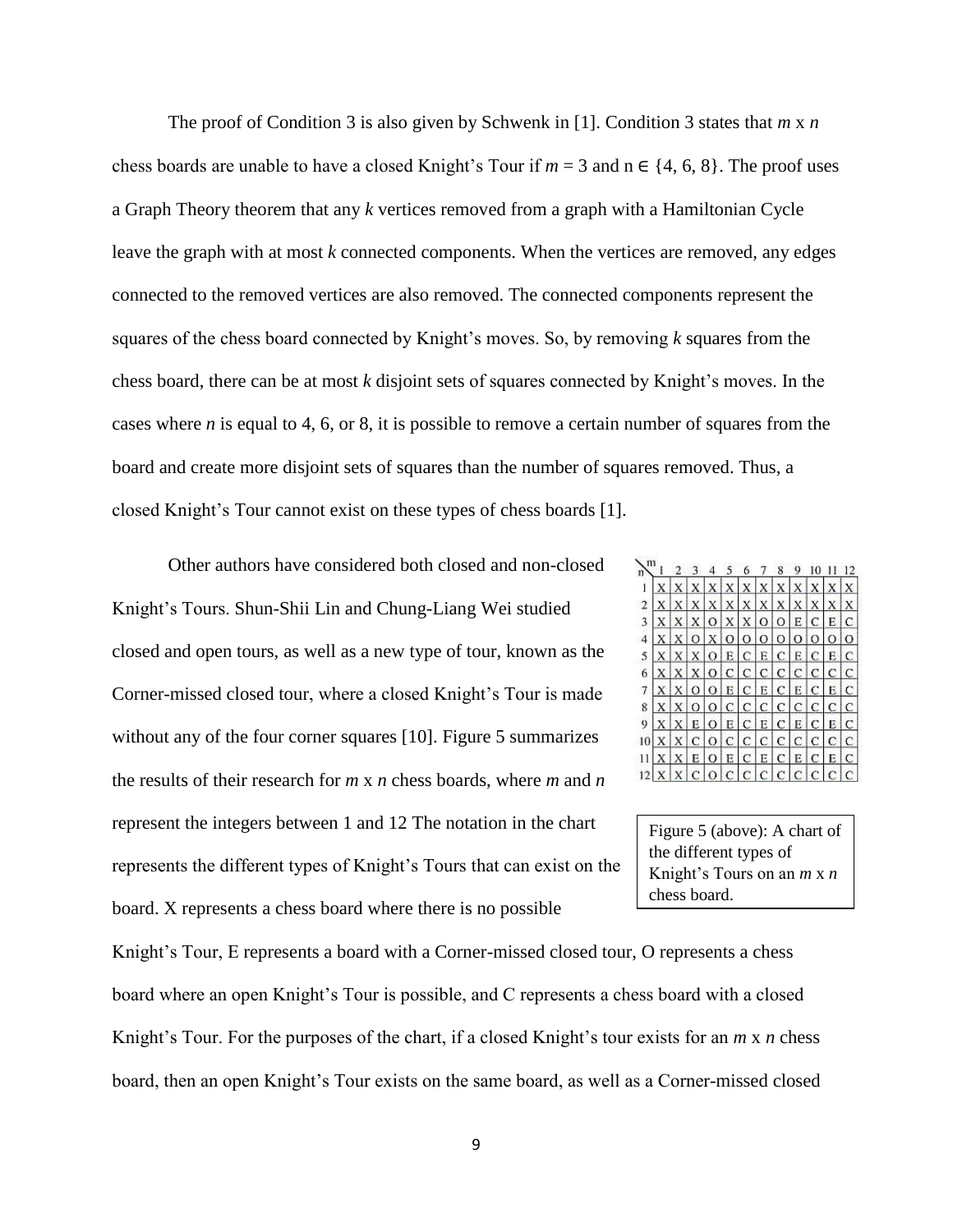tour. If there is an E, then an open tour and a Corner-missed closed tour exists, but not a full closed tour. If there is an O, then an open tour is possible, but not a closed tour or Corner-missed closed tour [10].

The results of the chart agree with the theorem given by Schwenk. As shown in the chart, a chess board where one of the dimensions is 1 or 2 cannot have any type of Knight's Tour. A closed tour also cannot exist when *m* or *n* is 4, though in certain cases, it is possible to have an open tour. In all entries of the chart representing chess boards with both dimensions being odd, it

is impossible to have a closed Knight's Tour. Conversely, for  $m, n \geq 5$ , where *m* or *n* is even, it is possible to have a closed Knight's Tour. This chart also shows that the smallest possible board with an open Knight's Tour is the 3 x 4 chess board. In this case, only an open Knight's Tour exists on this size chess board due to the second condition of Theorem 1 [1]. Figure 6 shows an example of a 3 x 4 open Knight's tour [7].



Figure 6 (above): Example of an open Knight's Tour on a 3 x 4 chess board.

# 5. Other Alterations of the Chess Board

Knight's Tours have also been studied on irregular chess boards. These irregular chess boards are non-rectangular, and include rectangular boards with squares removed. Here, the arrangement of the squares is important. In particular, the group of irregular chess boards does not include any chess boards where a portion of the board is only connected to the rest of the board diagonally. Figure 7 shows the difference between the types of chess boards that qualify as an irregular chess board, and those that aren't part of the category. As shown in the figure, the board on the left is within the category of irregular chess boards because all of the squares are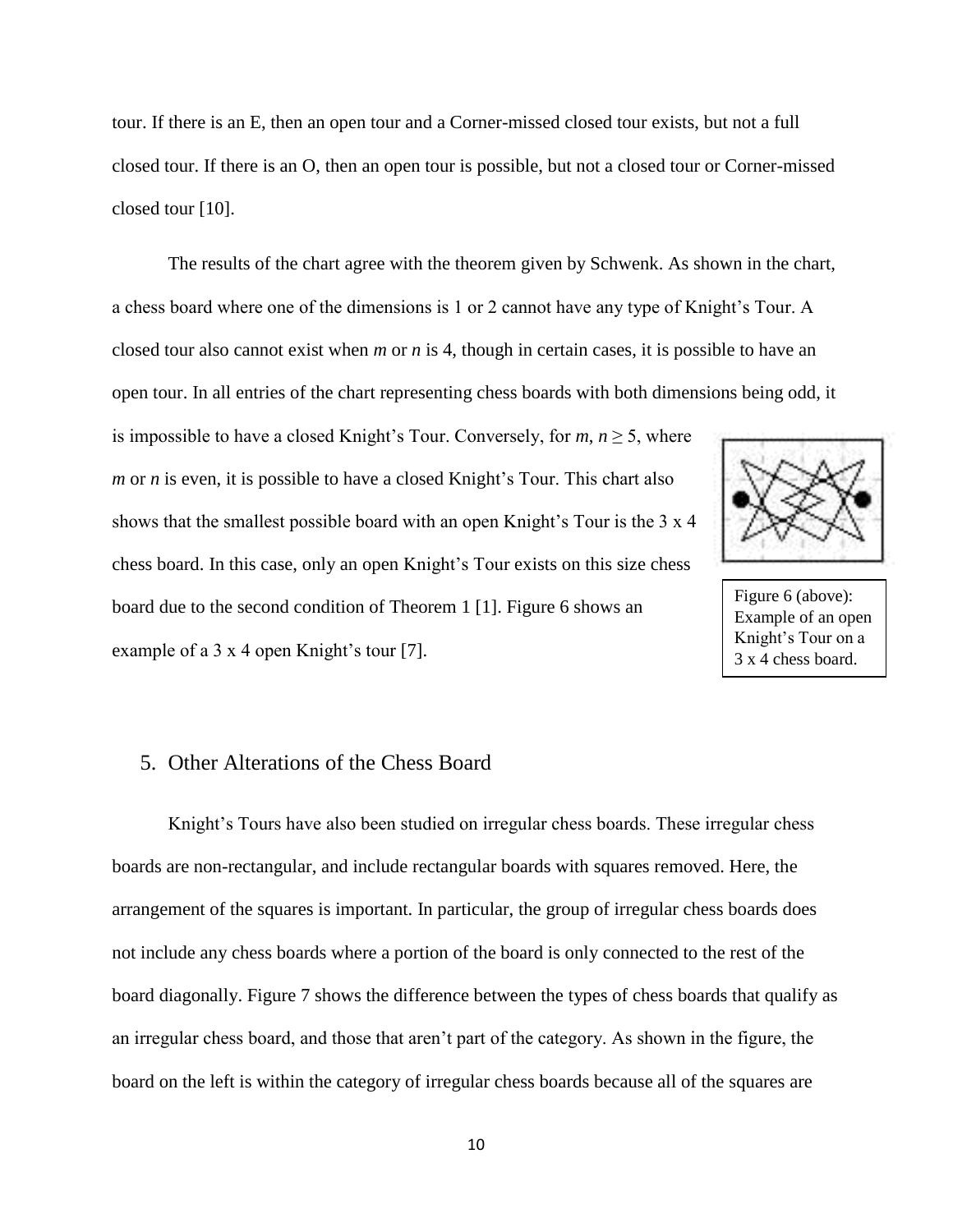connected to each other. The board on the right is not part of the category because there is a square that is only connected to the rest of the board by a diagonal.



Figure 7: (left) An example of a connected irregular chess board. (right) A non-connected chess board, which is not considered part of the irregular chess board category.



Rather than focusing on the dimensions of the chess board, studies of Knight's Tours on irregular chess boards focus on the number of squares used to create the chess board, along with their arrangement. Using this type of chess board, it is possible to figure out the least number of squares needed for a Knight's Tour to exist on an irregular chess board.

From the chart in Figure 5, we see that there is no possible Knight's Tour on the 3 x 3 chess board. This is due to the fact that there is no way to move to or from the center square. However, it is possible to move around the eight surrounding squares. In this way, a closed Knight's Tour exists on the irregular board where the center square is removed (see Figure 8 below). By removing any one of the squares from that board, it is still possible to have an open Knight's Tour, but not a closed Knight's Tour. If any more squares are removed from the board, it will either create a disconnected board, or make it impossible for a Knight's Tour to exist. Figure 8 shows an example of an open Knight's Tour using 7 squares, and a closed Knight's Tour with 8 squares [11].



Figure 8: (left) Example of a closed Tour on the 3 x 3 irregular board without the center square. (right) An open Tour with a corner square removed.

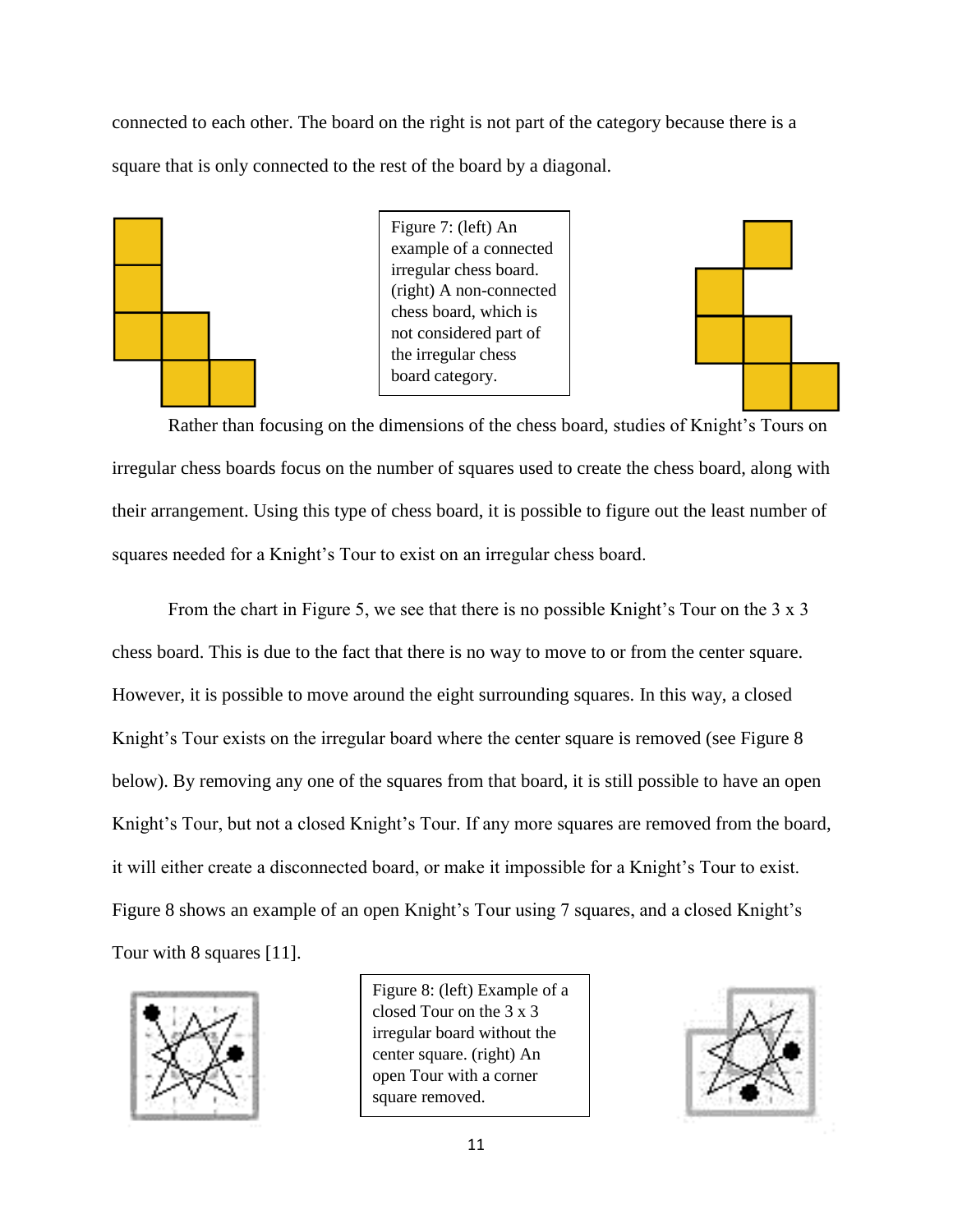#### 6. Three Dimensional Chess Board

For this thesis, we also looked at the three-dimensional chess board, considering conditions for the existence of a Knight's Tour on this type of chess board. In general, the three-dimensional chess board refers to multiple layers of an *m* x *n* chess board. In this way, the Knight is able to move between the layers of the chess board, in the same L-shape (see below). Figure 9 shows an example of a three dimensional chess board, with 8 layers of an 8 x 8 chess board [12]. Between each layer of the chess board, the coloring is altered to maintain the change in color whenever the Knight makes a move.



Figure 9: (above) A multilayered chess board. In this case, the board consists of 8 layers of 8 x 8 chess boards.

In the multi-layered chess board, the Knight is able to move between the layers of the three-dimensional chess board. So, if the Knight moves up one layer, the Knight can then move two squares in any given direction on the new layer of the chess board. If the Knight moves up two layers, then the Knight can move to one of four directly adjacent squares (left, right, forward, or backward) on the new layer. From a central position, the Knight has up to 24 possible moves. The set of 24 possible moves consists of the standard 8 moves on the original layer, 8 more moves from moving up or down one layer, and another 8 from moving up or down two layers. So, the number of Knight's moves is increased with the inclusion of multiple layers of chess boards.

## 7. Three Dimensional Knight's Tour

For this type of chess board, we can extend Theorem 1 to help determine the existence of closed Knight's Tours on a multi-layered chess board. These conditions, presented by Joe DeMaio and Bindia Mathew [3], can be compared to the conditions shown by Schwenk for the *m*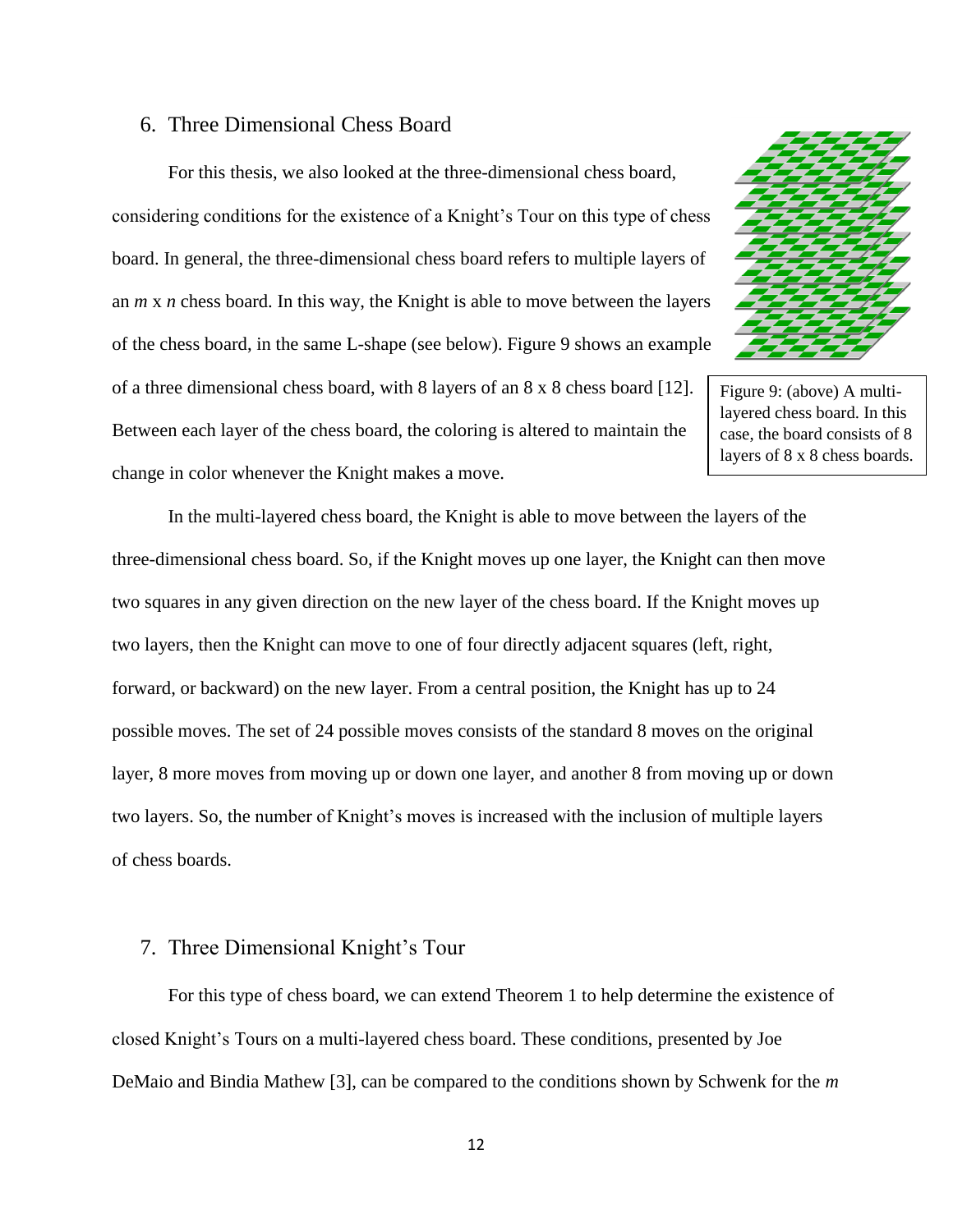x *n* chess board, by also considering the number of layers of the *m* x *n* chess board. So, for condition 1 of Theorem 1, we can consider the number of layers of chess boards with odd dimensions to determine if a closed Knight's Tour can exist on all layers. With condition 2 of Theorem 1, we can consider the number of layers of a 2 x *n* or a 4 x *n* chess board. Multiple layers of a 1 x *n* chess board can be explained using Theorem 1 alone, as it would just be a case of an *m* x *n* chess board, where *m* represents the number of layers [3]. Condition 3 of Theorem 1 can be explored further using multiple layers [3]. Altogether, the conditions for the closed Knight's Tour on a multi-layered chess board are given in Theorem 2.

Theorem 2 (DeMaio, Mathew [3]): Assume  $2 \le i \le j \le k$  for *i, j, k*  $\in \mathbb{N}$ . Then there exists a closed Knight's Tour on an *i* x *j* x *k* multi-layered chess board unless one of the following conditions holds:

- 1. *i, j,* and *k* are all odd;
- 2.  $i = j = 2$ ;
- 3.  $i = 2$  and  $j = k = 3$

As previously mentioned, the conditions for a closed Knight's Tour on a multi-layered chess board outlined by DeMaio and Mathew can be compared to Theorem 1 from Schwenk. If *i, j,* and *k* are all odd, then there are an odd number of squares. We can refer back to Theorem 1, where an *m* x *n* chess board is unable to have a closed Knight's Tour if *m* and *n* are both odd. Similarly, in the case of an *i* x *j* x *k* multi-layered chess board, if *i, j,* and *k* are all odd, then there will be an odd number of squares altogether, which prevents the existence of a closed Knight's Tour on the *i* x *j* x *k* chess board [3].

Condition 2 in Theorem 2 can be compared to the second condition of Theorem 1. Suppose we have a given number of layers of a 2 x 2 chess board. Since the Knight cannot move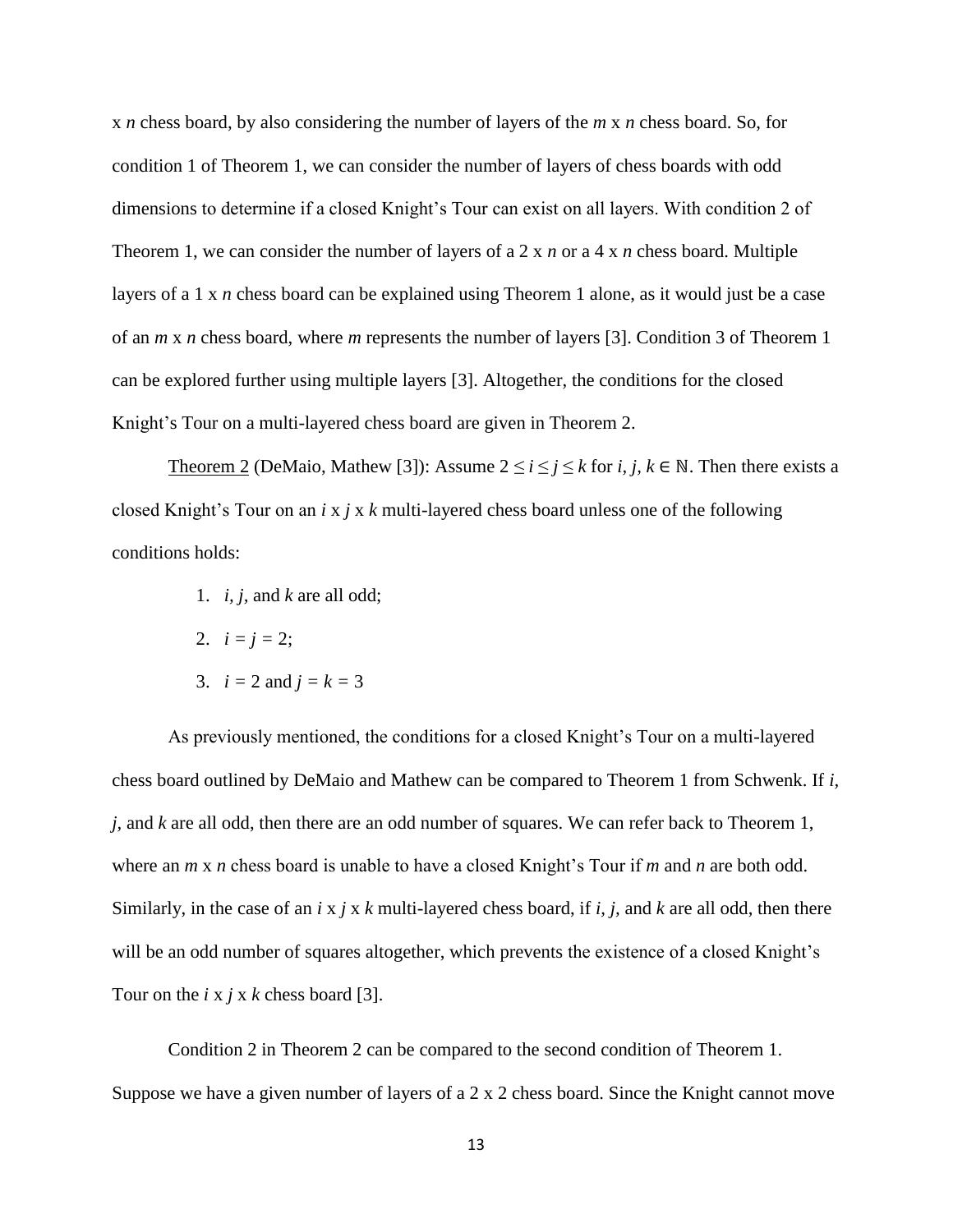within the individual layer, the Knight is forced to move between layers. When the Knight makes a move to another square, it is only able to move between every other layer of the chess board. If the Knight were to move up or down one layer, there would be no way for the Knight to move two squares in any give direction on the new layer. So, the layer would have to be skipped over by the Knight. Thus, a closed Knight's Tour cannot exist on a multi-layered chess board consisting of 2 x 2 chess boards.

For condition 3 of Theorem 2, the proof is very simple. Suppose we have two layers of 3 x 3 chess boards. It is known that there is no Knight's Tour on a 3 x 3 chess board. This is due to the fact that no Knight's move can be made to or from the central square. By adding a second layer of a 3 x 3 chess board, there are still no possible movements to be made to or from the central square in each individual layer. Thus, a Knight's Tour cannot be made on a 2 x 3 x 3 multi-layered chess board. It is possible to extend this proof to the 3 x 3 x 3 multi-layered chess board. Aside from the fact that there would be an odd number of squares, there is no way to move to or from the center-most square in the chess board. However, it is possible for certain 2 dimensional chess boards without a closed Knight's Tour to have one when we add in multiple layers of the same chess board.

## 8. The *n*-Cube Knight's Tour

Finally, we consider a restricted three dimensional chess board. We define an *n*-cube to be a cube with an *n* x *n* chess board on each face. For example, an 8-cube is an 8 x 8 x 8 cube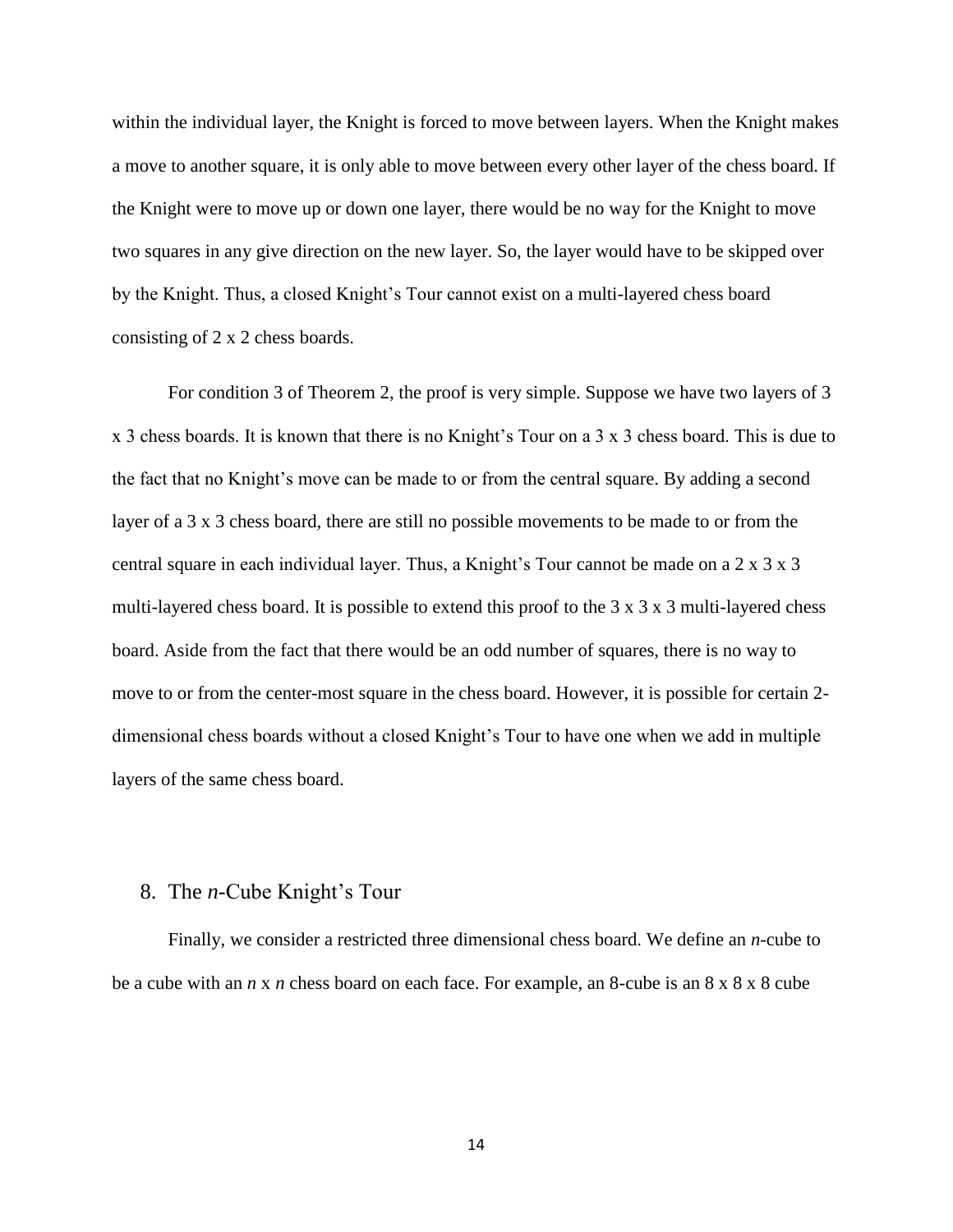with an  $8 \times 8$  chess board on each face. In this form, the Knight is able to move between the squares on each face of the cube as if they were adjacent to each other. There are no squares on the interior of the cube, as the Knight only moves around the outer faces of the cube. A closed Knight's Tour on the 8 cube can be seen in Figure 10, where the 8-cube is flattened. This tour was given by Miodrag Petković in [9]. The curved lines in the figure represent movement between the faces of the cube.

Petković discussed how to create a closed Knight's Tour on the 8-cube in [9]. The idea is to create an individual tour on each face of the cube, then link the tours together. To link two faces of the cube together, one edge is removed



Figure 10: (above) An 8-cube with a Knight's Tour that uses every single square.

from the tour on each face. However, it must be possible to connect the resulting endpoints together via a Knight's move, thus creating a closed tour that includes both faces of the cube. This process is repeated for the remaining faces of the *n*-cube, so that there is a single closed Knight's Tour involving every square.

While the tour for the 8-cube was given in [9], there were no tours shown for other *n*cubes. Figure 11 shows a portion of a closed Knight's Tour we created on the 6-cube and the 10 cube. These were created using known 6 x 6 and 10 x 10 closed tours respectively that were connected together using the method described above.



Figure 11: (left) A 6 cube with a closed Knight's Tour including all faces of the cube. (right): A 10-cube with a closed Knight's Tour including all of the squares.

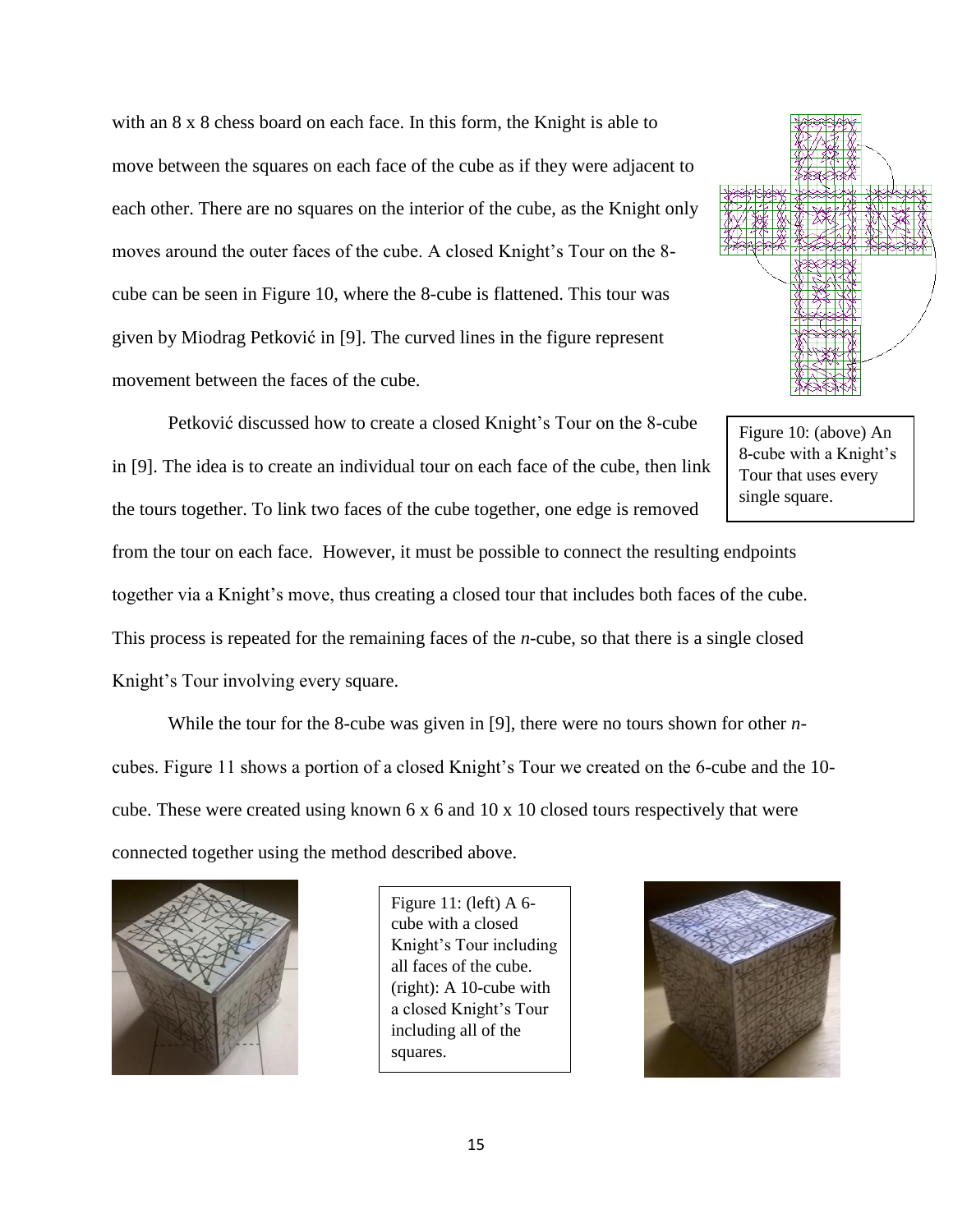Based on our work, we make the following conjecture about closed Knight's Tours on an *n*-cube.

Conjecture: If a closed *n* x *n* tour exists for  $n \in \mathbb{N}$ , then it is possible to create a closed Knight's Tour on an *n-*cube.

Although it may be possible for a closed tour to exist on an *n*-cube where an *n* x *n* closed Knight's Tour does not exist, this conjecture considers only the *n*-cubes where an *n* x *n* closed Knight's Tour exists. A proof of this conjecture could include describing how to piece together closed Knight's Tours on each face of the cube to create a single closed tour.

# 9. Conclusion

The Knight's Tour is an interesting problem related to the game of chess. The movement of the Knight makes it particularly interesting to study in different types of problems relating to the game of Chess. Since the Knight's Tour and the chess board can be modeled using graphs, we can use Graph Theory concepts to explore the properties of the Knight's Tour. In addition, these Graph Theory concepts can be applied to the Knight's Tour on both the multi-layered chess board and the *n*-cube.